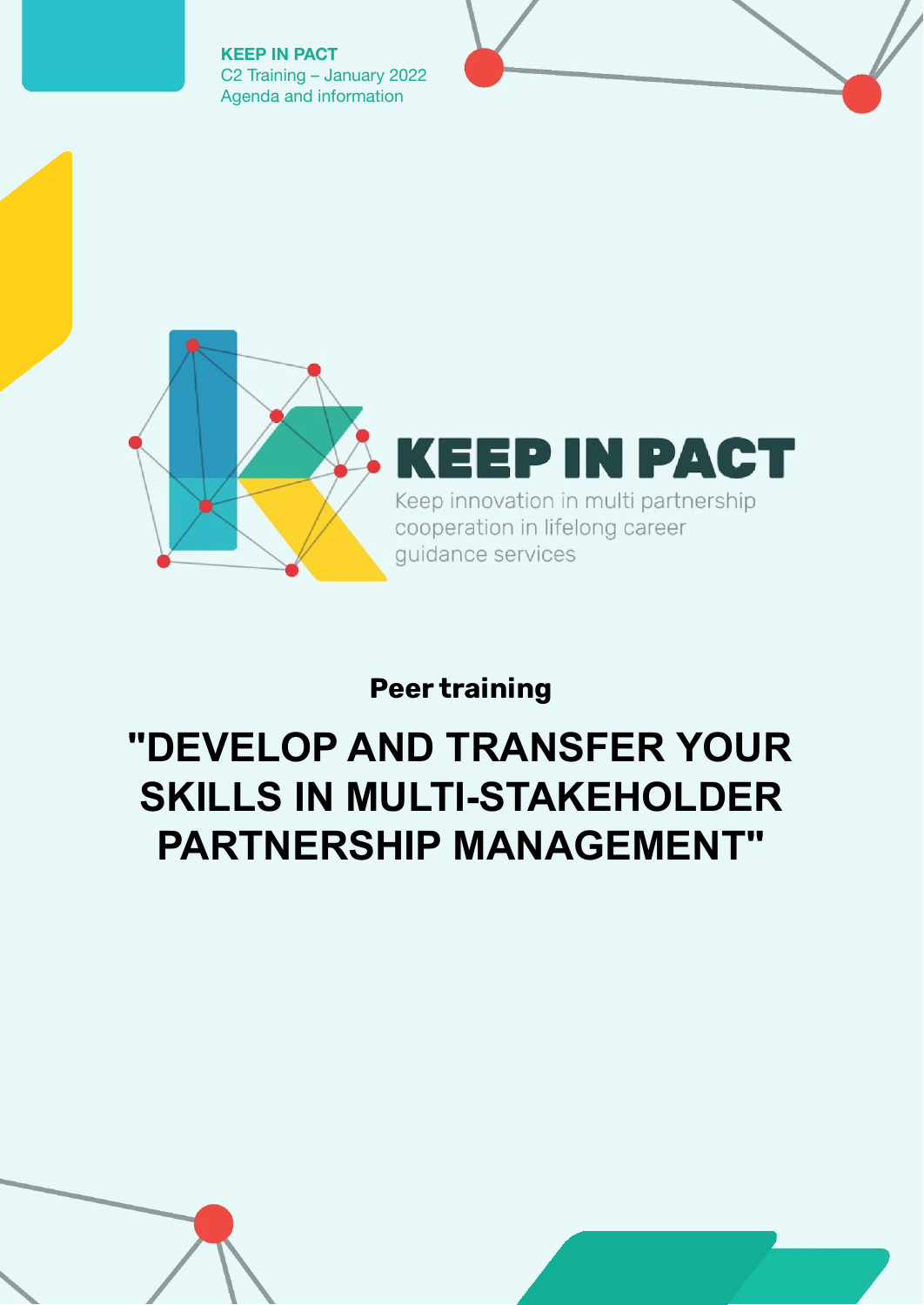

#### **General information**

*The training is free, funded by Erasmus+ as part of the Keep in Pact project <https://keepinpact.eu/>*

#### **\\WHAT?**

The course will be addressed to professionals willing to organise training activities (in a formal or non-formal manner) towards actual or aspiring Multi Stakeholder Partnership Managers in the field of lifelong career guidance.

The whole training lasts three days and consists of 7 modules

- MODULE A | Developing and formalising new partnerships
- MODULE B | Administrative and financial monitoring
- MODULE C | Coordinating, managing and leading the partnership
- MODULE D | Developing partners' competences in multi partnership
- MODULE E | Evaluating implemented measures and activities
- MODULE F | Monitoring relevant national and local policies and reforms
- MODULE G | Ensuring communication and representation activities

The training content is applicable to guidance, while can be easily extended to other fields.

#### **\\WHEN?**

The training will take place from 19 January 2022 to 21 January 2022 in face to face mode.

#### **\\WHERE?**

The training will take place at:

B&B Hotel Firenze City Center Viale Giovanni Amendola, 34, 50121 Firenze, Italy website: <https://www.hotel-bb.com/en/hotel/firenze-city-center> Hotel reservations: **[fi.center@hotelbb.com](mailto:fi.center@hotelbb.com)** "KEEP IN PACT" by 31/12/2021, 50€ single 69€ double

#### **\\WHO?**

The training is delivered by KEEP IN PACT project staff and is reserved for employees of the project partners or employees of organisations related to the project partners.

The trainees should have the following profile:

- be a staff member or associate member of partner organisation: career counsellors, managers, head of units, facilitators or professionals being involved in multi partnership management
- in the field of education/training/employment/entrepreneurship
- have a sufficient level of English to learn and exchange in this language
- be available on these dates (it is imperative to be present morning and afternoon during the three days)

## **\\ONLINE [REGISTRATION](https://forms.office.com/Pages/ResponsePage.aspx?id=yLJhBkarkkecSaqj96uGDzdlEOAEkgdIlbC3o8XxwndUQzg2N1BBVlNVNlNYSDlGQUdSMjNMQ1dXNS4u) FORM**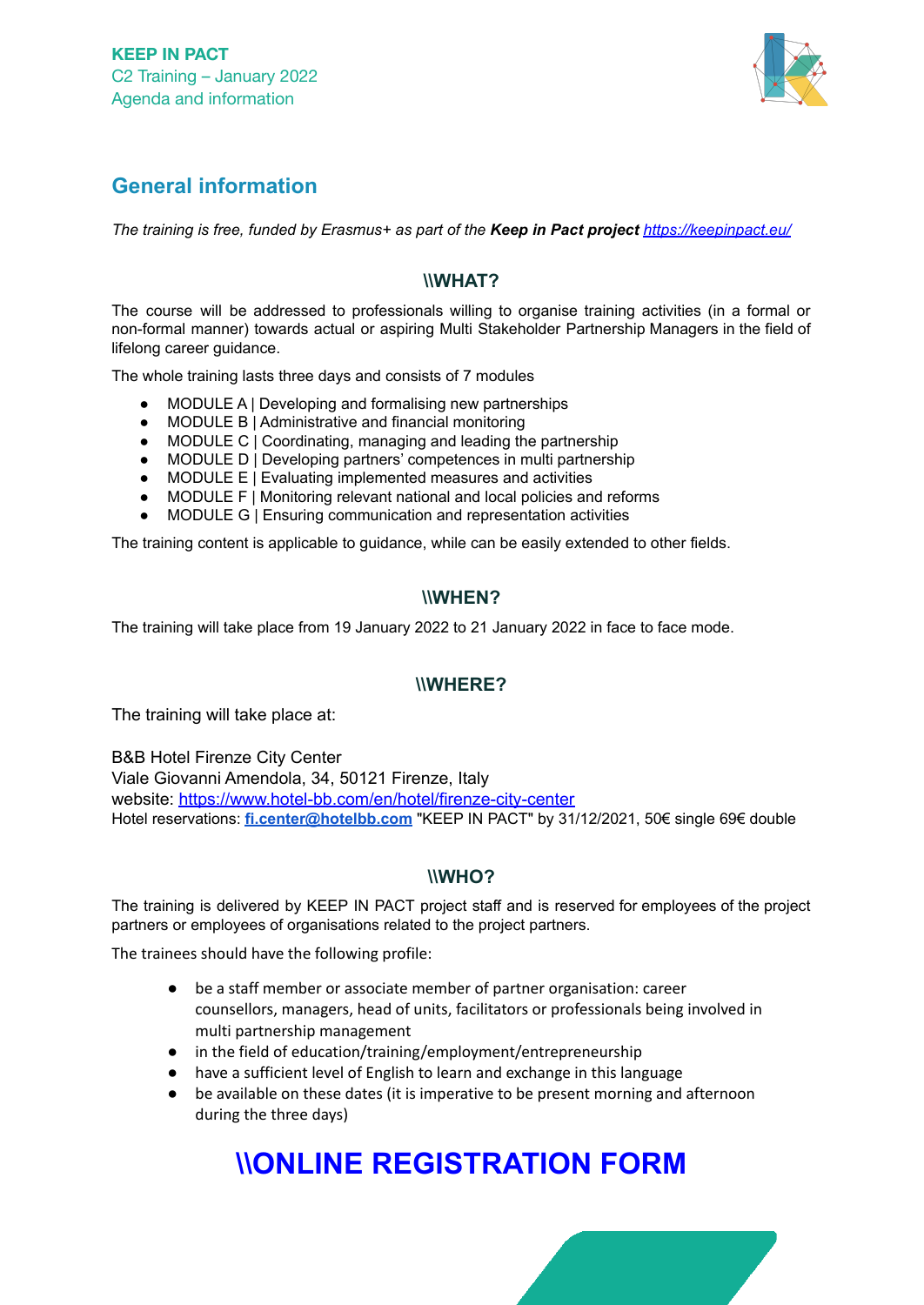

## **AGENDA**

## **DAY 1**

## **Wednesday 19th of January (9 - 12,30)**

#### **Morning**

| Time                | <b>Mode</b>                         | Title                                                                 | Remote     |
|---------------------|-------------------------------------|-----------------------------------------------------------------------|------------|
| $9.00 - 10.00$      | <b>Plenary</b>                      | Welcome and introduction<br><b>Master Trainers Class</b><br>$\bullet$ | Joint Live |
| $10.00 - 10.20$     | <b>Plenary</b>                      | <b>Presentation Module A</b><br>$\bullet$                             | Joint Live |
| $10.20 - 11.00$     | Group                               | Job-based activity Module A<br>$\bullet$                              | Self-paced |
| <b>Coffee break</b> |                                     |                                                                       |            |
| $11.20 - 12.00$     | <b>Plenary</b>                      | Debrief of Module A<br>Pedagogical perspectives<br>$\bullet$          | <b>NA</b>  |
| 12.00 - 12.30       | <b>Individual</b><br><b>Plenary</b> | My Action Plan on Module A<br>$\bullet$                               | Self-paced |

## **Wednesday 19th of January (14 - 17,30)**

#### **Afternoon**

| <b>Time</b>         | <b>Mode</b>                         | <b>Title</b>                                                              | Remote     |
|---------------------|-------------------------------------|---------------------------------------------------------------------------|------------|
| 14.00 - 14.20       | <b>Plenary</b>                      | <b>Presentation Module F</b><br>$\bullet$                                 | Joint Live |
| 14.20 - 15.00       | Group                               | Job-based activity Module F<br>$\bullet$                                  | Self-paced |
| <b>Coffee break</b> |                                     |                                                                           |            |
| 15.30 - 16.30       | <b>Plenary</b>                      | Debrief of Module F<br>$\bullet$<br>Pedagogical perspectives<br>$\bullet$ | <b>NA</b>  |
| 16.30 - 17.00       | <b>Individual</b><br><b>Plenary</b> | My Action Plan on Module F<br>$\bullet$                                   | Self-paced |
| 17.00 - 17.30       | <b>Plenary</b>                      | Module G for Module A and F<br>$\bullet$                                  | Joint Live |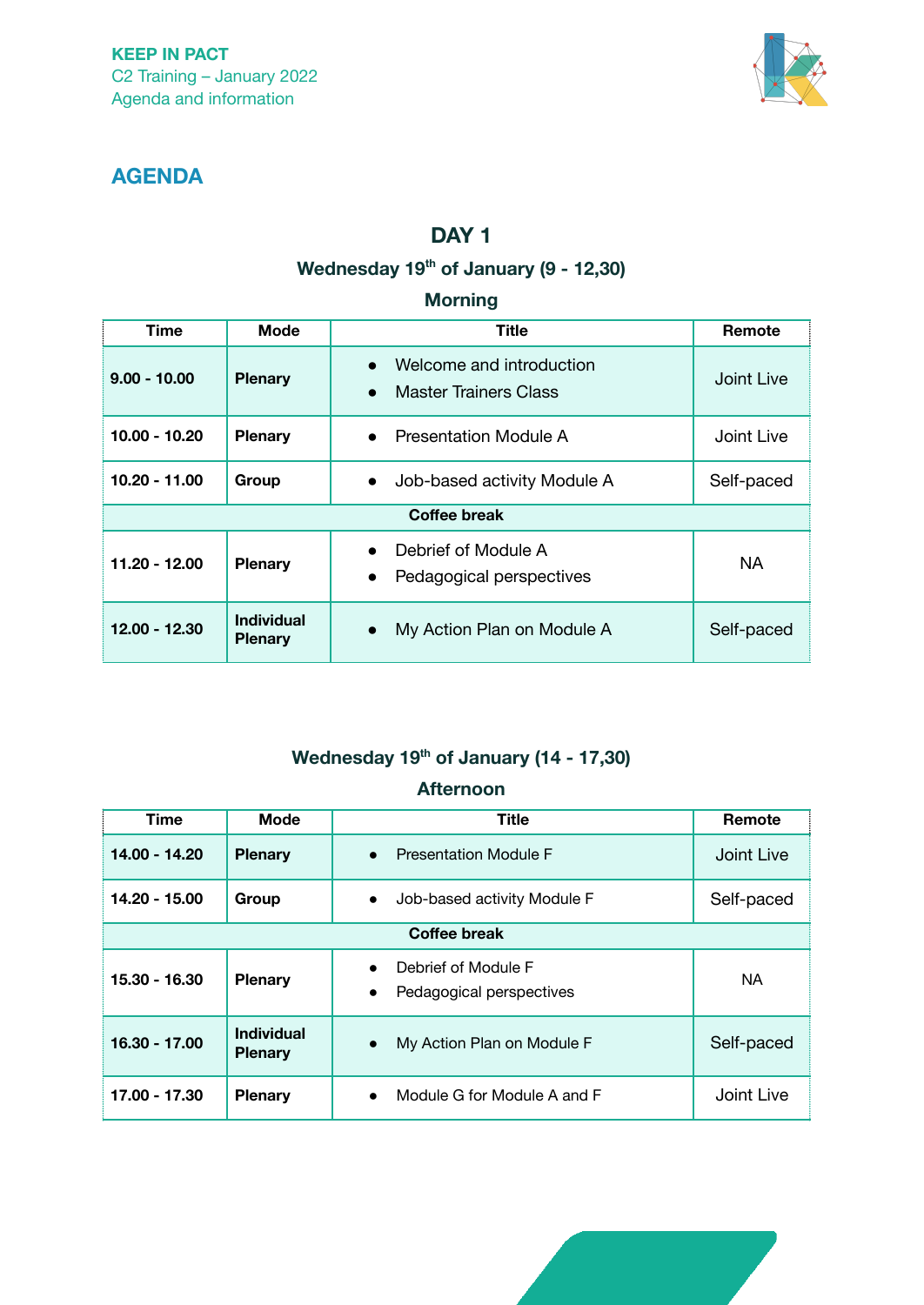

## **DAY 2**

## **Thursday 20th of January (9 - 12,30)**

#### **Morning**

| <b>Time</b>         | <b>Mode</b>                         | <b>Title</b>                                                 | Remote     |
|---------------------|-------------------------------------|--------------------------------------------------------------|------------|
| $9.00 - 9.40$       | <b>Plenary</b>                      | Presentation Module C                                        | Joint Live |
| $9.40 - 10.30$      | Group                               | Job-based activity Module C                                  | Self-paced |
| <b>Coffee break</b> |                                     |                                                              |            |
| 11.00 - 12.00       | <b>Plenary</b>                      | Debrief of Module C<br>Pedagogical perspectives<br>$\bullet$ | <b>NA</b>  |
| 12.00 - 12.30       | <b>Individual</b><br><b>Plenary</b> | My Action Plan on Module C<br>$\bullet$                      | Self-paced |

## **Thursday 20th of January (14 - 17,30)**

#### **Afternoon**

| <b>Time</b>         | Mode                                | <b>Title</b>                                                 | Remote     |
|---------------------|-------------------------------------|--------------------------------------------------------------|------------|
| 14.00 - 14.20       | <b>Plenary</b>                      | <b>Presentation Module B</b><br>$\bullet$                    | Joint Live |
| 14.20 - 15.00       | Group                               | Job-based activity Module B<br>$\bullet$                     | Self-paced |
| <b>Coffee break</b> |                                     |                                                              |            |
| 15.30 - 16.30       | <b>Plenary</b>                      | Debrief of Module C<br>Pedagogical perspectives<br>$\bullet$ | <b>NA</b>  |
| 16.30 - 17.00       | <b>Individual</b><br><b>Plenary</b> | My Action Plan on Module C<br>$\bullet$                      | Self-paced |
| 17.00 - 17.30       | <b>Plenary</b>                      | Module G for Module C and B<br>$\bullet$                     | Joint Live |

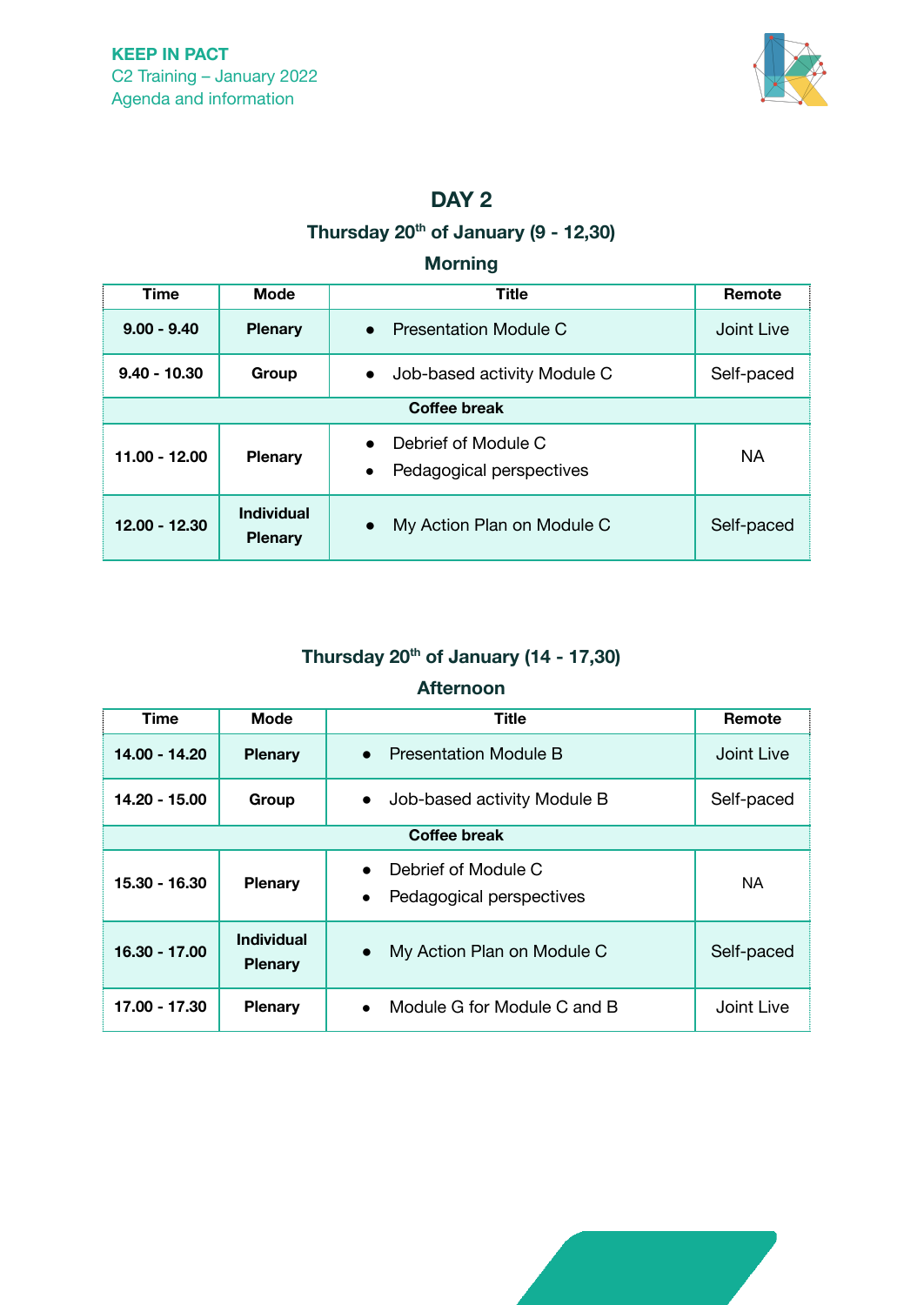

### **DAY 3**

## **Friday 21st of January (9 - 12.30)**

#### **Morning**

| <b>Time</b>         | Mode                                | <b>Title</b>                                                              | Remote     |
|---------------------|-------------------------------------|---------------------------------------------------------------------------|------------|
| $9.00 - 9.40$       | <b>Plenary</b>                      | <b>Presentation Module E</b><br>$\bullet$                                 | Joint Live |
| $9.40 - 10.30$      | Group                               | Job-based activity Module E<br>$\bullet$                                  | Self-paced |
| <b>Coffee break</b> |                                     |                                                                           |            |
| 11.00 - 12.00       | <b>Plenary</b>                      | Debrief of Module E<br>$\bullet$<br>Pedagogical perspectives<br>$\bullet$ | <b>NA</b>  |
| 12.00 - 12.30       | <b>Individual</b><br><b>Plenary</b> | My Action Plan on Module E<br>$\bullet$                                   | Self-paced |

## **Friday 21st of January (14 - 17,30)**

#### **Afternoon**

| <b>Time</b>         | Mode                                | <b>Title</b>                                                              | Remote     |
|---------------------|-------------------------------------|---------------------------------------------------------------------------|------------|
| 14.00 - 14.20       | <b>Plenary</b>                      | <b>Presentation Module D</b><br>$\bullet$                                 | Joint Live |
| 14.20 - 15.00       | Group                               | Job-based activity Module D<br>$\bullet$                                  | Self-paced |
| <b>Coffee break</b> |                                     |                                                                           |            |
| 15.15 - 15.45       | <b>Plenary</b>                      | Debrief of Module D<br>$\bullet$<br>Pedagogical perspectives<br>$\bullet$ | <b>NA</b>  |
| 15.45 - 16.00       | <b>Individual</b><br><b>Plenary</b> | My Action Plan on Module D<br>$\bullet$                                   | Self-paced |
| 16.00 - 16.30       | <b>Plenary</b>                      | Share My Action Plan<br><b>CONCLUSION</b><br>$\bullet$                    | Joint Live |